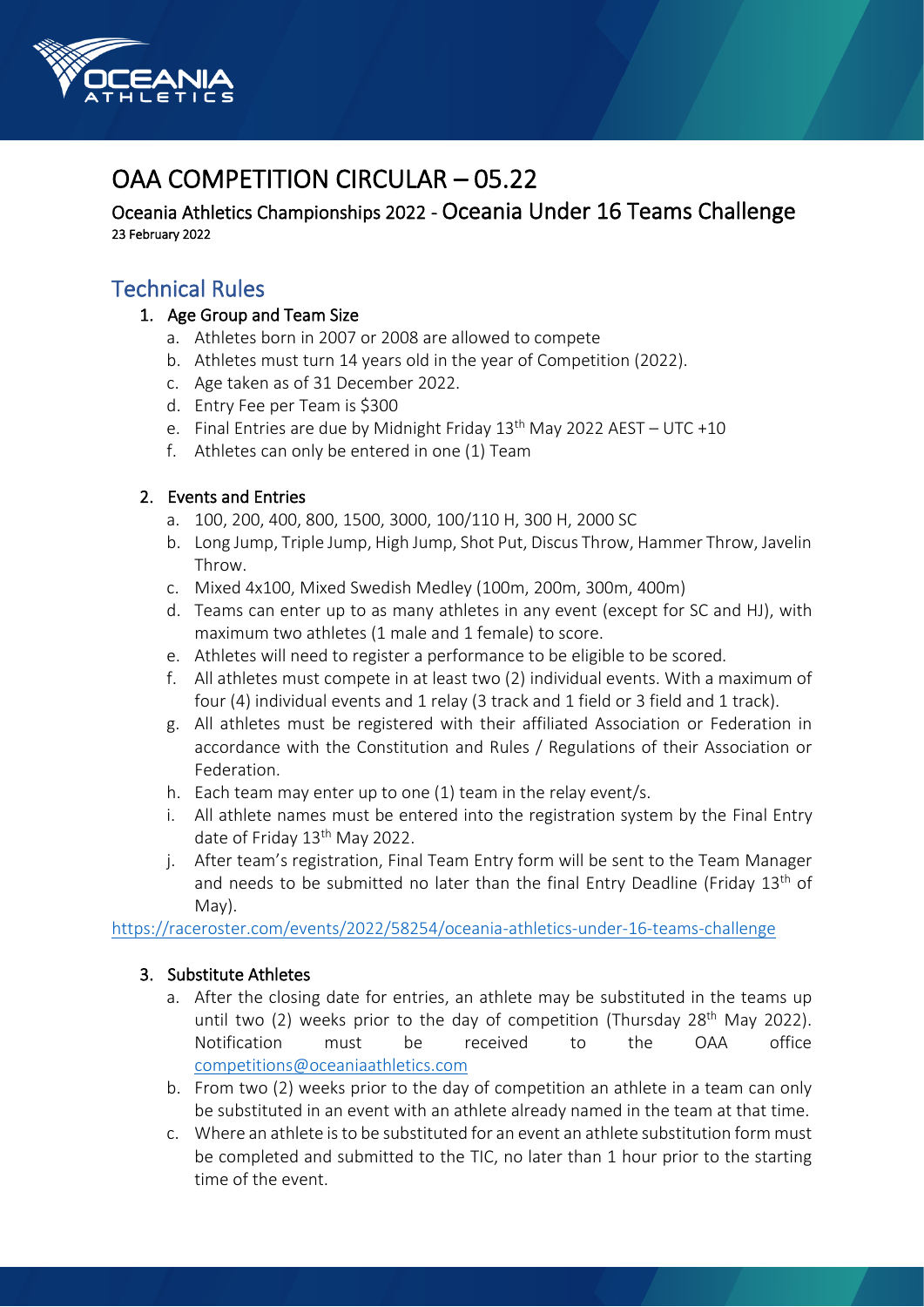

#### 4. Team Scoring

- a. One athlete per gender per team will score
- b. Scoring table will be based on number of teams entered
- c. Winning team will receive a prize

#### 5. Accreditation and access

- a. Only accredited Team Management shall be permitted to coach athletes from within the areas reserved for this purpose.
- b. Each Team will get two Team Managers (One Male and One Female) Accreditations

#### 6. Track Events

- a. Seedings will be based on team entries, depending on number of teams entered, at least one (1) representative from each team in each heat.
- b. Lane allocation will be random for all events

#### 7. Hurdle Height and Specifications

|                                  | Height | <b>Number of Hurdles</b>     |
|----------------------------------|--------|------------------------------|
| Men 100m                         | 76.2cm | 10                           |
| Women 90m                        | 76.2cm |                              |
| Men and Women 300m               | 76.2cm |                              |
| Men and Women 2000m Steeplechase | 76.2cm | 18 Hurdles and 5 Water Jumps |

#### 8. Steeplechase

a. A maximum of 2 athletes per gender per team will be allowed to be entered into the Steeplechase. Once close of entries have been received, this may be revised to allow more entries to fill the field size.

#### 9. Field Events

- a. Field Events, athletes will receive 3 attempts, with the top athlete from each team receiving an extra attempt (based off team scoring).
- b. The competing order for this last round of trials will be in the reverse ranking order recorded after the first three rounds of trials. Final placing and points will be based on the performances of all trials in all rounds.
- c. The Long Jump will have one (1) take off board. This board will be set according to the Technical Delegate.
- d. The Triple Jump shall have a minimum of three (3) take off boards. The spacing of the boards will be as provided at the competition venue. These spacing's will be advised to all teams prior to the competition. Nominally, the distances will be 11m, 9m and 7m.